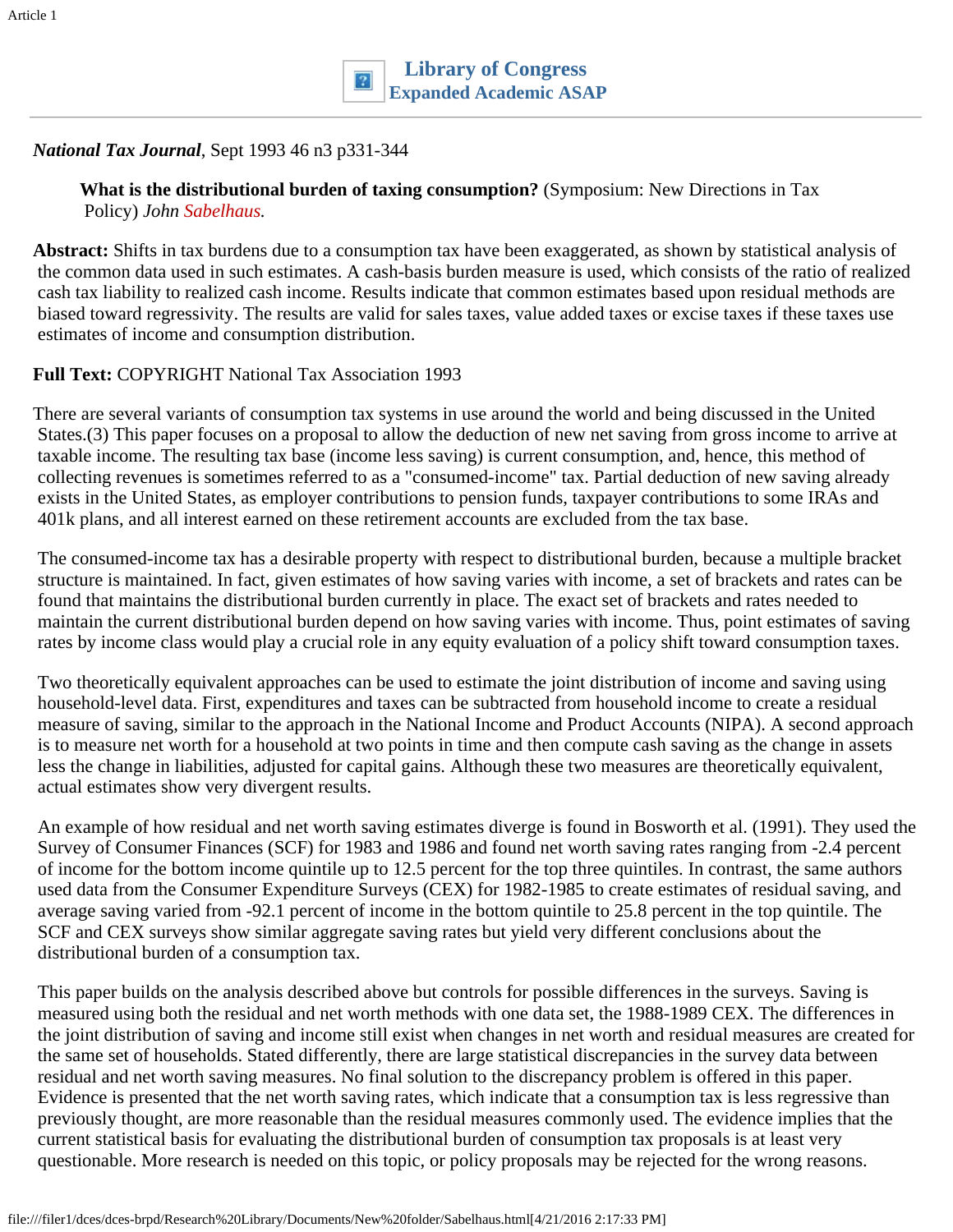## RESIDUAL AND NET WORTH SAVING ESTIMATES

Cash-basis saving can be measured in two theoretically equivalent ways. The residual measure of saving is defined by

1  $[S.\sup x] = Y + R - T - I - C$ 

where Y is cash income, R is private transfers and other money received, T is the amount of personal taxes paid, I is social insurance contributions, and C is consumption. An alternative to the residual saving construct is a net worth saving measure, given by

 $2$  [S.sup.nw] = [Delta] $A - [Delta]L + [Delta]H$ 



where [Delta]A is the change in nonhousing assets, [Delta]L is the change in nonhousing liabilities, and [Delta]H is the change in housing net worth. Housing wealth is distinguished from nonhousing wealth because of the differential treatment in the existing tax code, i.e., the

 fact that mortgage interest paid is excluded from the income tax base. If the components of each saving measure are conceptually consistent, then [S.sup.r] and [S.sup.nw] should be equal for any household. To the extent that they are not, define the statistical discrepancy as

### 3

 $D = [S.\sup{.r}] - [S.\sup{.nw}].$ 

If the statistical discrepancy is zero, the household's books balance. Another way to say this is that sources of funds  $(Y + R + [Delta]L)$  are equal to the uses of funds  $(T + I + C + [Delta]A + [Delta]H)$ .

 $\overline{?}$ The next section is devoted to estimates of residual and net worth saving across income groups. If the components of each saving measure are conceptually equivalent, then the statistical discrepancy should be zero for every household. Two possible problems with comparing residual and net worth based measures arise from the failure of surveys to be comprehensive and the treatment of capital gains. Some examples will help clarify exactly what is not measured in the survey data and when we can expect the alternative measures to be equivalent.

The survey data used in this paper do not include information about employer pension contributions or balances in pension funds. Therefore, it is impossible to include employer contributions or interest earned by pensions as part of household saving, as is done in the NIPA. In my notation, Y is missing employer contributions and imputed interest on pensions. This is consistent with [S.sup.r] and [S.sup.nw] being equal if we do not count the change in pension fund balance as part of [Delta]A, which we do not. The employer contributions and interest earned by pensions are certainly part of saving, but we cannot measure them.

A second example of what may be counted incorrectly in the survey is the purchase of consumer durables. If a household borrows money to buy a car, then residual saving (which has the purchase price of the car subtracted) and net worth saving (which has the value of the loan originated subtracted) will both be lower by the purchase price of the car. In economic terms, the household's residual saving should only fall by the "consumption flow" produced by the car during the survey year, and [Delta]A should include the undepreciated value of the car at year end. It can be argued that saving is mismeasured, but [S.sup.r] and [S.sup.nw] should be mismeasured by the same amount, that is, the statistical discrepancy should be zero.

 $\overline{?}$ 

These first two examples of what is not counted in the surveys and why the treatment should not affect the statistical discrepancy may give you the wrong idea about the goal of this paper. These transactions are treated incorrectly from the point of view of measuring saving, and the lack of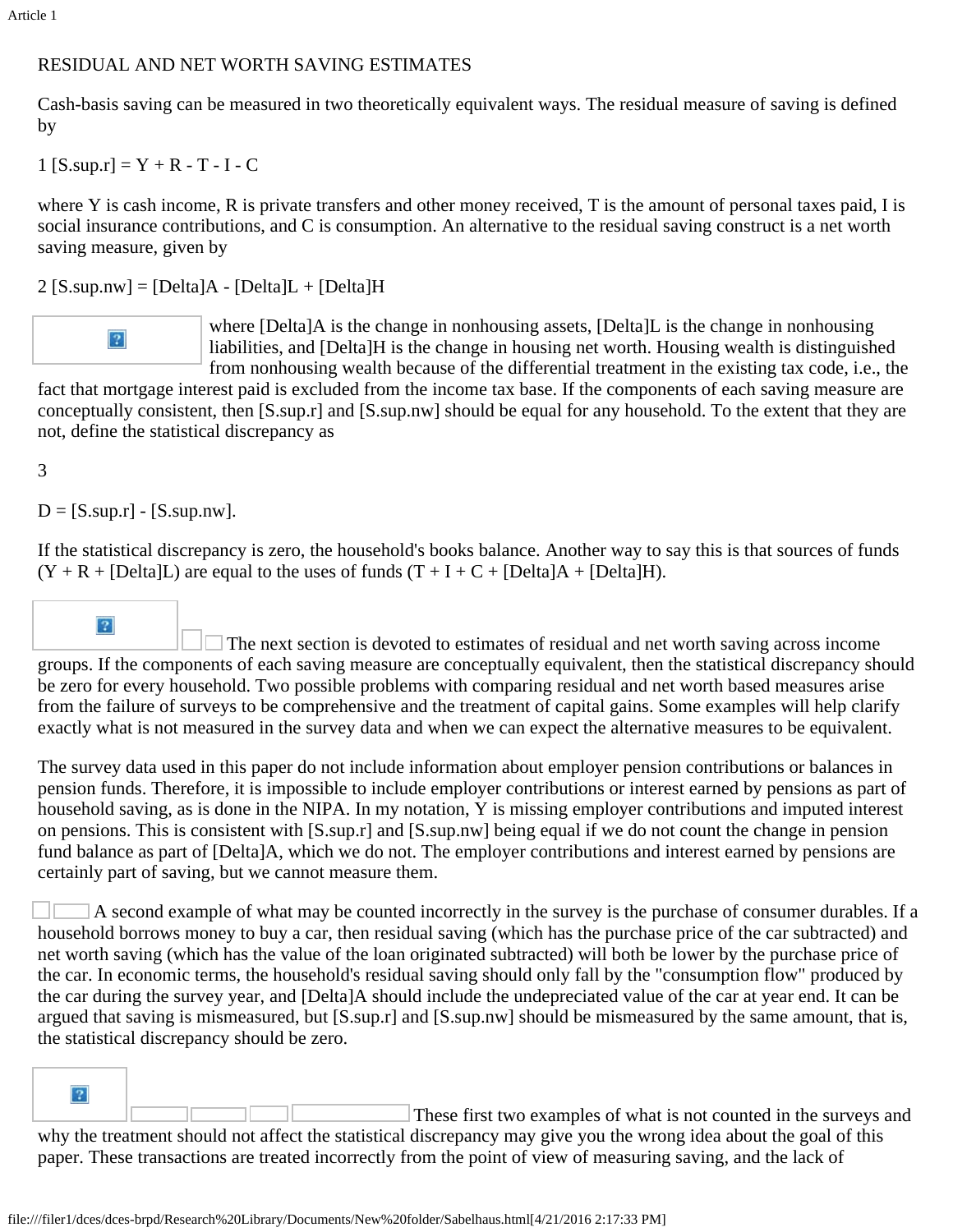information needed to do the accounting of the transactions is a problem. However, employer pension fund contributions and interest earned on pension assets are already excluded from the tax base. Also, no consumptionbased tax proposal considers allowing subtraction of saving in the form of consumer durables saving from the tax base. Therefore, the improper treatment biases the saving rate estimates, but not conclusions about how the tax base would change.

Employer or government provided transfers for medical care or education are not covered by the survey either. This omission does not bias the estimates of saving levels, though it will affect saving rates. Saving levels are unaffected because the transfers are not counted as part of income or consumption.(4) If the level of saving is unaffected, then [S.sup.r] and [S.sup.nw] should still be equal. The saving rate is biased upward because the level of income, which should include the transfers, is lower.

Realized capital gains measured in the asset data may cause bias in the saving estimates but should not introduce a wedge between [S.sup.r] and [S.sup.nw]. As an example, assume a person sells \$10,000 worth of stock during the survey, for which they had paid \$5,000 in some year prior to the survey. There is a \$5,000 capital gain which is not counted in the survey income measure, so any saving estimate will be biased down by \$5,000. The impact of the stock sale on [S.sup.r] and [S.sup.nw] depends on what the person does with the proceeds of the sale. If the person deposits the \$10,000 proceeds in a saving account, there are two offsetting changes in [Delta]A, so [S.sup.r] and [S.sup.nw] are not affected. If all other saving were zero, both [S.sup.r] and [S.sup.nw] would still register a value of zero, though each should be \$5,000. If the person buys a car with the proceeds, C rises by \$10,000, so [S.sup.r] falls by \$10,000. The value of [S.sup.nw] will also fall by \$10,000, because the drop in one [Delta]A category is ot offset by an increase in another. In this case, if all other saving is zero, true saving is -\$5,000 but registered saving will be - \$10,000. Again, this example is not meant to defend the survey measure of saving on economic grounds. The example just points out that both measures of saving should be biased in the same way.

Only one type of economic event I can think of could cause [S.sup.r] and [S.sup.nw] to be different. If a household reports a positive [Delta]A that is due to unrealized capital gains, there will be no offsetting transaction in the residual saving calculation. The only asset category for which this may cause a problem is stocks and bonds, where households are asked how much the market value of stocks and bonds they are holding has changed in the last year. The way this question is asked could potentially cause problems with the statistical discrepancy, but its effect is attenuated by the empirical observation that most households hold little, if any, stocks and bonds.

### HOW DOES SAVING VARY ACROSS INCOME GROUPS?

Average residual and net worth saving in the CEX survey are reasonably close for the entire sample but differ markedly across income quintiles. Table 1 presents consumer-unit averages for several components of the income, tax, consumption, and wealth change measures used to construct the saving estimates.(5) The bottom line ratios of residual and net worth saving to cash income are 4.4 and 2.4 percent for the entire sample. The two estimates, in turn, are similar to the NIPA rate computed using the residual method (adjusted for the omissions described in the last section), which was 2.6 percent in 1989.

| TABLE 1<br>MEASURING SAVING USING THE RESIDUAL AND<br>NET WORTH METHODS, CONSUMER<br>EXPENDITURE SURVEY (1989) | Consumer Unit       |
|----------------------------------------------------------------------------------------------------------------|---------------------|
| Cash income (Y)                                                                                                | Average<br>\$32,978 |
| Wages and salaries<br>Self-employment income                                                                   | 24,775<br>2,302     |
| Rent, interest, and divi-                                                                                      |                     |
| dends<br>Government transfers                                                                                  | 1,473<br>2,787      |
| Private transfers received                                                                                     | 1,638               |
| + Other money receipts (R)<br>Support paid to other CUs                                                        | 25                  |
| (outflow)                                                                                                      | $-591$              |
| Insurance refunds                                                                                              | 149<br>378          |
| Inheritances and bequests<br>Food stamp benefits                                                               | 87                  |
| - Personal taxes (T)                                                                                           | 4,368               |
| - Social insurance taxes (I)<br>Consumption $(C)$                                                              | 2,095<br>25,081     |
|                                                                                                                |                     |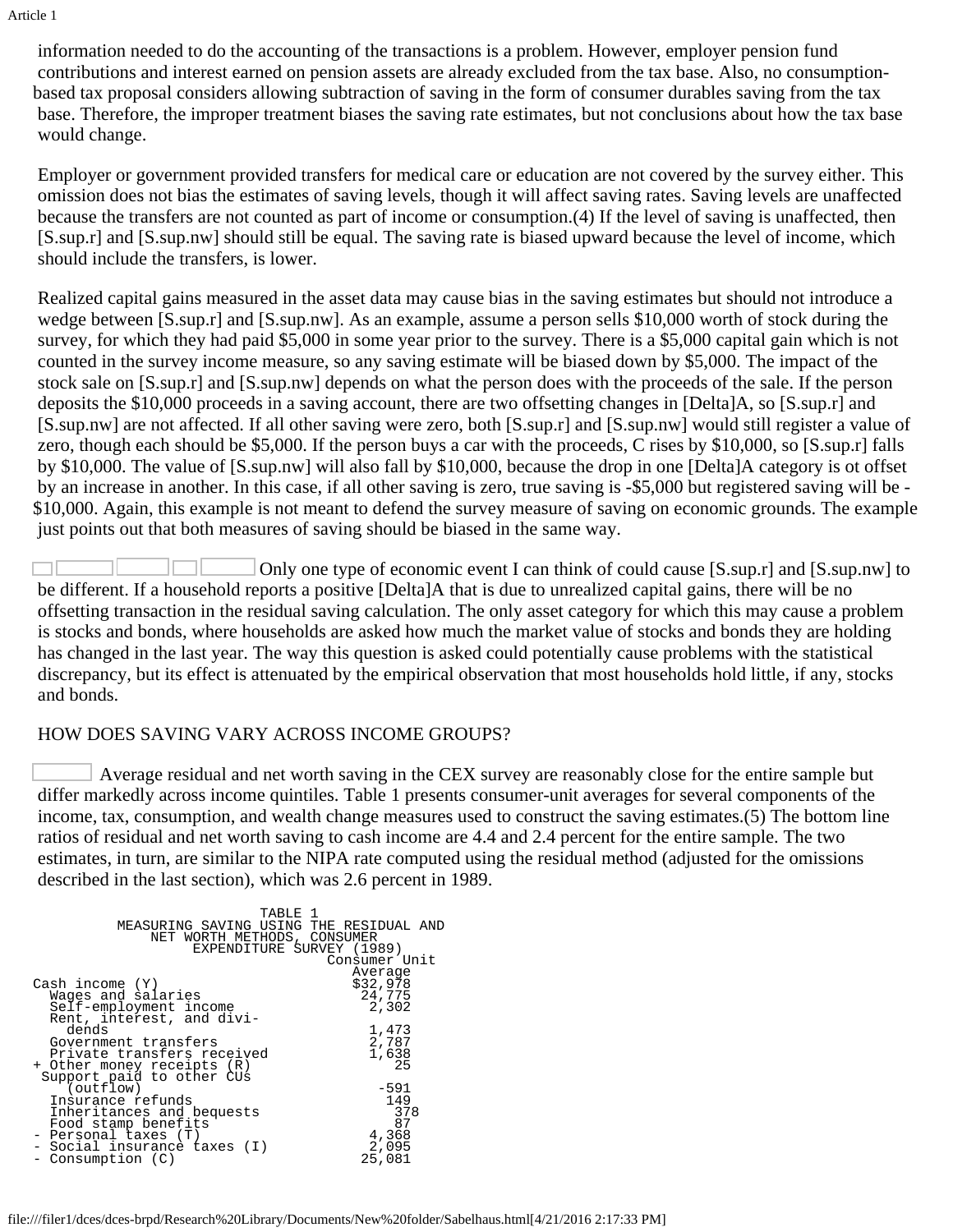| Food<br>Clothing<br>Rent and utilities<br>Out-of-pocket medical ex-                         | 4,143<br>1,095<br>3,389                        |
|---------------------------------------------------------------------------------------------|------------------------------------------------|
| penses<br>Motor vehicles and parts<br>Furniture and household                               | 1,458<br>2,633                                 |
| equipment<br>Housing interest<br>Housing property taxes                                     | 777<br>1,799<br>586                            |
| Housing intermediate<br>qoods                                                               | 615                                            |
| Life insurance premiums<br>paid                                                             | 361                                            |
| Gifts and contributions to<br>organizations                                                 | 462                                            |
| Personal interest expense<br>Other goods<br>Other services<br>= Residual saving ([S.sup.r]) | 571<br>$\frac{3}{3}, \frac{264}{921}$<br>1,457 |
| Increase in nonhousing as-<br>sets ([Delta]A)                                               | 1,258                                          |
| Private pension contribu-<br>tions                                                          | 216                                            |
| Deductible IRA/Keogh<br>contributions                                                       | 186                                            |
| Other retirement contri-<br>butions                                                         | 137                                            |
| Change in checking ac-<br>counts                                                            | $-17$                                          |
| Change in saving accounts<br>Change in stocks and                                           | 194                                            |
| bonds<br>Investments to own farm/                                                           | 247                                            |
| business<br>Increase in nonhousing li-                                                      | 294                                            |
| abilities ([Delta]L)                                                                        | 462<br>1,565                                   |
| Vehicle loans originated<br>ess: vehicle loan principal<br>Less:<br>paid                    | 1,163                                          |
| Change in other install-<br>ment credit                                                     | 113                                            |
| Less: change in other                                                                       | 52                                             |
| - amount owed to CU<br>+ Change in housing net<br>worth ([DELTA]H)                          |                                                |
| Properties purchased                                                                        | -3<br>1,246                                    |
| Less: properties sold<br>Additions and alterations                                          | 506<br>436                                     |
| Payment of mortgage<br>principal                                                            | 937                                            |
| mortgage loans orig-<br>Less:<br>inated                                                     | 2,116                                          |
| = Net worth saving ([S.sup.nw])<br>Statistical discrepancy                                  | 792<br>665                                     |
| Residual saving as a percent                                                                |                                                |
| of cash income<br>Net worth saving as a per-                                                | 4.4 percent                                    |
| cent of cash income<br>Discrepancy as a percent of                                          | 2.4 percent                                    |
| cash income<br>Sample size<br>Source: Author's calculations using 1988-1989 CEXs.           | 2.0 percent<br>5976                            |
|                                                                                             |                                                |

The similarity in residual and net worth saving rates disappears when the sample is divided by income class. Table 2 shows saving rate estimates by income quintiles, and the differences between residual and net worth saving are striking.(6) Residual saving is -72.5 percent of cash income in the bottom quintile, but net worth saving is estimated at -6.7 percent of income. At the top of the income distribution, residual saving is estimated at 16.8 percent of cash income, while net worth saving is only 5.7 percent. The residual and net worth estimates imply very different changes in distributional burden if the tax base is shifted toward consumption. Which, if either, of these sets of estimates is correct?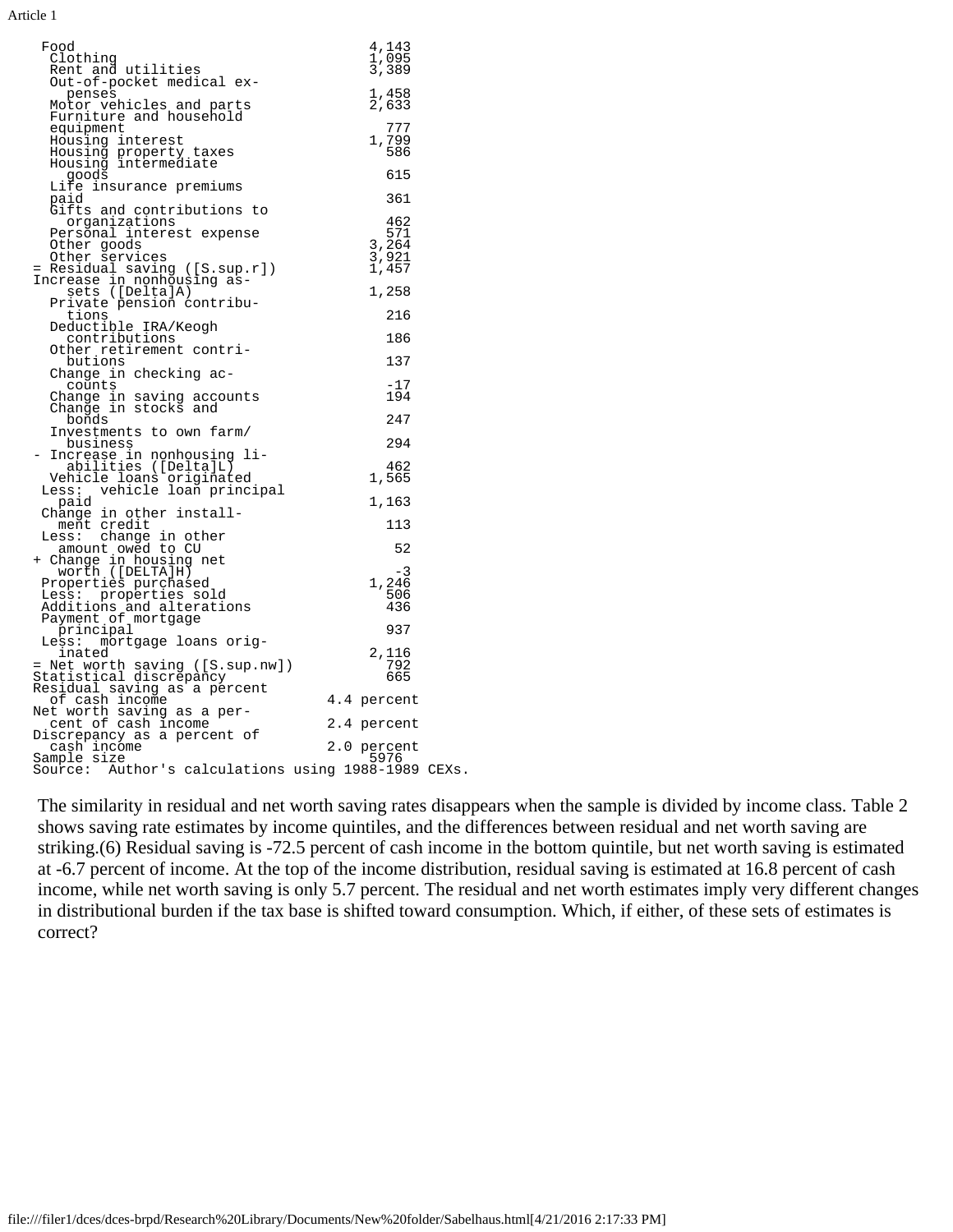

The CEX data used to estimate saving by income quintile in Table 2 are often criticized on the grounds that the income information is poor. This criticism is consistent with the findings in Table 2. Any negative measurement error in the income data will be reflected in very low (e.g., negative) residual saving rates. It is possible to evaluate this critique by comparing the CEX income data to another benchmark. Table 3 presents a comparison of the CEX cash income distribution to the CPS/SOI income distribution developed by the Congressional Budget Office.(7)

 $\Box$  The distribution of population across quintiles in Table 3 is expected to be even, but the results show that the top two quintiles are underrepresented in the CEX. The details show that the top 1 percent of the income distribution is effectively missing or topcoded in the CEX, the next four percentiles of the population have only 82.5 percent (3.3 divided by the expected 4.0) represented, and the next five percentiles have only 92.0 percent (4.6 divided by the expected 5.0) represented. The bottom of the income distribution is consistent with CPS tabulations. I find 12.6 percent of the population living below the poverty level in the CEX data, whereas Census reports 12.8 percent.(8) The differences between the CEX and CPS/SOI income distribution are apparently concentrated at the top end and due to undersampling of the wealthy.

The CEX income data are consistent with the CPS/SOI up to the top percentiles of the distribution. This observation is due to the fact that the CEX and the CPS ask basically the same questions of basically the same people. The fact that CEX and CPS data are similar does not refute the point made above that Table 2 is consistent with income reporting errors in the data. The similarity just adds an interesting dimension to this research, because it suggests that, if income reporting is a problem in the CEX, then the CPS might have the same problems.

The fact that the top 1 percent of the distribution is missing complicates the search for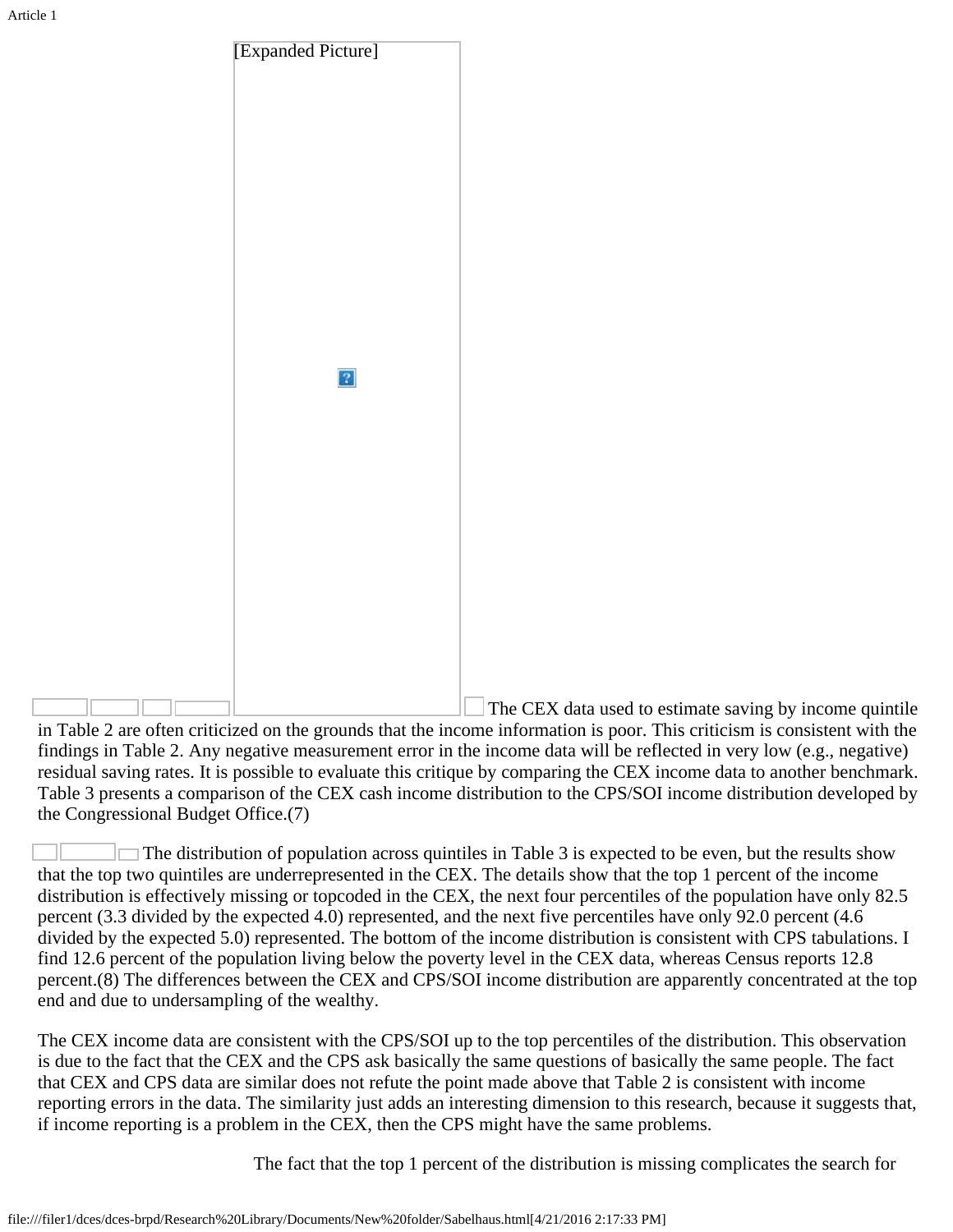| [Expanded Picture]<br>value of the variable from any other source, because the CEX sample is not<br>wealth change component will have to wait until further information about the top 1<br>have the discrepancy problem.<br>SAVING PROFILES IN THE CANADIAN FAMILY EXPENDITURE SURVEY | Article 1 |                                                                                                                                                                                                                                                                                                                                                                                                                                                                                                                                          |
|---------------------------------------------------------------------------------------------------------------------------------------------------------------------------------------------------------------------------------------------------------------------------------------|-----------|------------------------------------------------------------------------------------------------------------------------------------------------------------------------------------------------------------------------------------------------------------------------------------------------------------------------------------------------------------------------------------------------------------------------------------------------------------------------------------------------------------------------------------------|
|                                                                                                                                                                                                                                                                                       |           |                                                                                                                                                                                                                                                                                                                                                                                                                                                                                                                                          |
|                                                                                                                                                                                                                                                                                       |           | which piece(s) of the discrepancy puzzle are badly reported. We know that the sum of<br>any income, consumption, or wealth variable in the CEX should not match the aggregate<br>representative. The approach of comparing CEX totals by income, consumption, and<br>percent can be used to aggregate totals to derive truncated sums the CEX sample should<br>match. Though aggregate sums cannot be compared at this point, a good deal more can<br>be learned by looking at the CEX more closely and a Canadian survey which does not |

Some evidence about why residual and net worth saving diverge across income groups can be found by looking at tabulations from another survey, the Canadian Family

 Expenditure Survey (FEX). The FEX is similar to the CEX in its basic mission to collect detailed expenditure information for developing a consumer price index. It differs in the way the survey is conducted and the emphasis that Statistics Canada places on "balancing" residual and net worth saving measures for a households in the sample.

The Canadian FEX survey is conducted using only one interview, and respondents are asked about income, expenditure, and wealth change during the previous 12 months. In contrast, the CEX interviewers visit respondents for each of 4 consecutive quarters and ask about the previous 3 months.(9) The FEX interviewers do a rough balancing calculation while at the respondent's home, and central office personnel call on a respondent if their calculations show large discrepancies between the sources and uses of funds. In contrast, each quarter of CEX data is processed independently, and the Bureau of Labor Statistics explicitly states that microlevel consistency is not a goal of the survey.

This alternative approach to collecting, processing, and reconciling the data leads to much less discrepancy between residual and net worth saving estimates across income groups, as the results in Table 4 indicate. The saving rate estimates in the FEX are close to the CEX residual measure at the top and close to the CEX net worth measure at the bottom. Unfortunately, this suggests multiple sources of error in the CEX saving estimates, i.e., too little income at the bottom and too little positive asset change at the top. This comparison is a little ambiguous, however, because the CEX is missing the top of the income distribution.

The lack of discrepancy in the FEX is partially manufactured, however, as Statistics Canada procedures call for any households with large discrepancies (greater than 10 percent of sources or use of funds) to be dropped from tabulations and the public-use data. In 1986, about 5 percent of the FEX sample was excluded on this basis. It would be useful to look at these observations, but the point that the FEX is much cleaner can be made by noting that only about 40 percent of the CEX sample meets the FEX discrepancy criteria.

### CAN THE DISCREPANCIES BE RESOLVED?

The Canadian FEX data show much less discrepancy between residual and net worth saving across income groups than the CEX data. Is there any systematic bias causing discrepancies in the CEX? The Canadian FEX data excludes households with extreme discrepancies, and one could take that approach with the CEX. Before that solution is invoked, however, it is interesting to consider subsamples of the population whose discrepancies are expected to be smaller.

One subset of the CEX sample is considered in Table 5. Any household that changed income quintile during the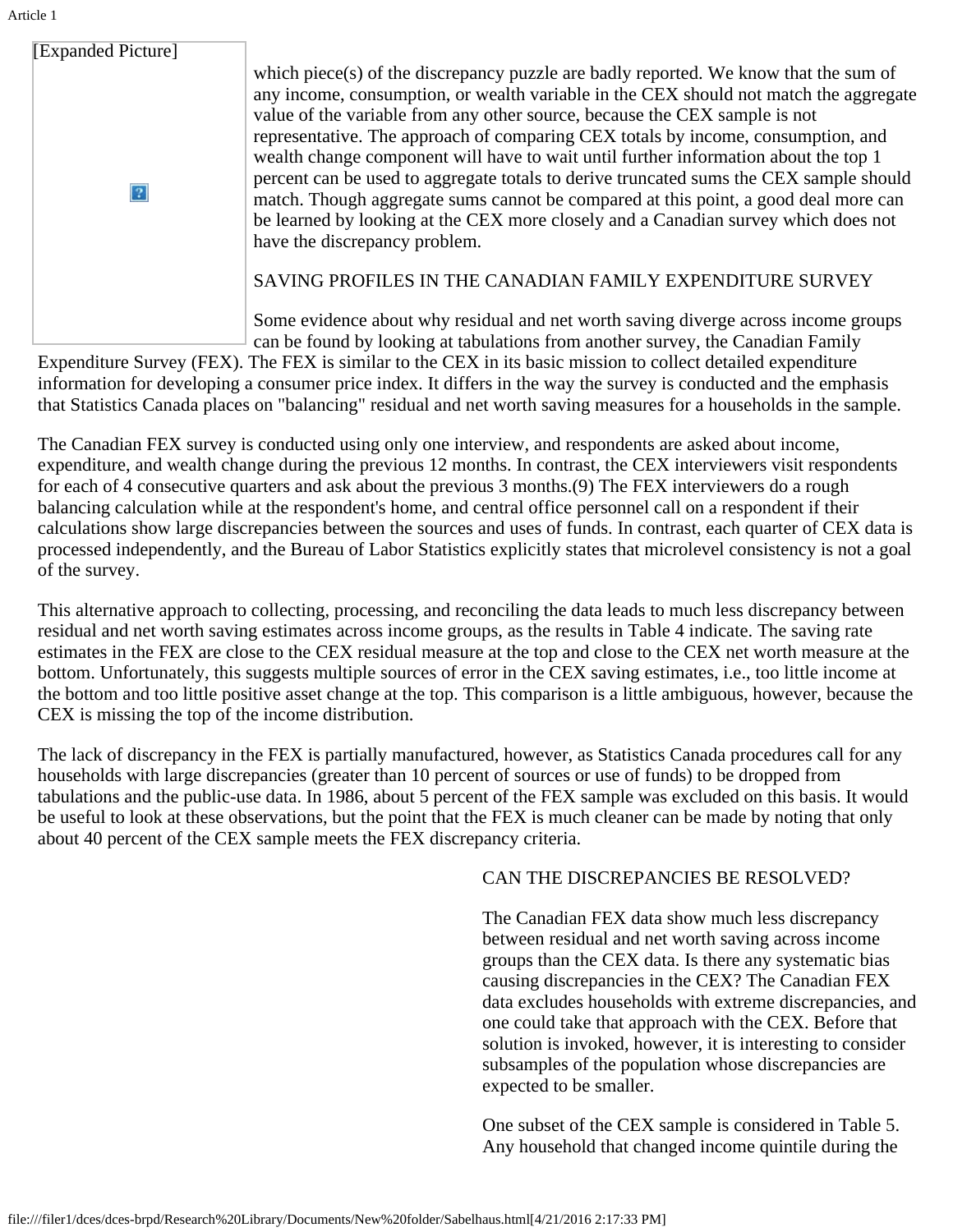

 survey year is omitted.(10) The statistical discrepancy for the omitted group is still expected to be zero, but the subsetting exercise is based on the idea that the survey may have trouble reconciling sources and uses for households with large income swings. The extreme differences between residual and net worth saving are still apparent in Table 5, however. Residual saving is somewhat less negative in the bottom quintile, but the discrepancy is by no means eliminated.

I have not included tables on several other subsetting exercises that were done and are worth mentioning.

 Households where members other than the head and spouse were working, where self-employment income was present, where the head was over a critical age, where properties were bought or sold, or where one or more imputed variables existed were all excluded as a test of whether systematic discrepancies were specific to certain groups. The reduction of statistical discrepancy in each case was less than that reported in Table 5.

Table 6 reports the results of applying the Canadian approach to the CEX data. Households are excluded from the sample if their statistical discrepancies are large. Because the CEX and FEX surveys are fundamentally different, I excluded households if the absolute value of their statistical discrepancy exceeded 25 percent of the greater of sources or uses of funds, rather than 10 percent, as in the FEX. Even this less restrictive criteria excludes 45 percent of the sample, a much larger fraction than the 5 percent dropped from the FEX.

The omission of high-discrepancy observations in the CEX dramatically flattens estimated residual saving profiles. Saving rates are estimated to range from -4.6 percent in the lowest quintile to 11.4 percent in the highest. These estimates do not differ much from the FEX estimates nor do they differ much from the Bosworth et al. (1991) estimates using the SCF.

Some concern about the saving estimates in Table 6 arises, because the remaining sample is clearly no longer representative. The fraction of population estimated to be in the bottom quintile falls dramatically to 12.5 percent. Accepting the saving rates in Table 6 as point estimates implicitly involves rejecting the CPS income distribution, because the CEX incomes match the CPS incomes and we are throwing out a disporportionate number of observations in the lowest quintile. Without stronger evidence about why we should exclude low-income households, I can only argue that the CEX residual saving rates estimated using a sample dominated by discrepancies should be treated with skepticism.

The last few tables are meant to illustrate an aspect of measuring saving in these data sets which researchers should keep in mind should they go searching for point estimates of saving rates. Table 7 shows the distribution of CEX and FEX observations by residual saving, net worth saving, and discrepancy, all relative to cash income. The most important point in Table 7 is that there is a great deal of inherent variability in these types of saving measures. The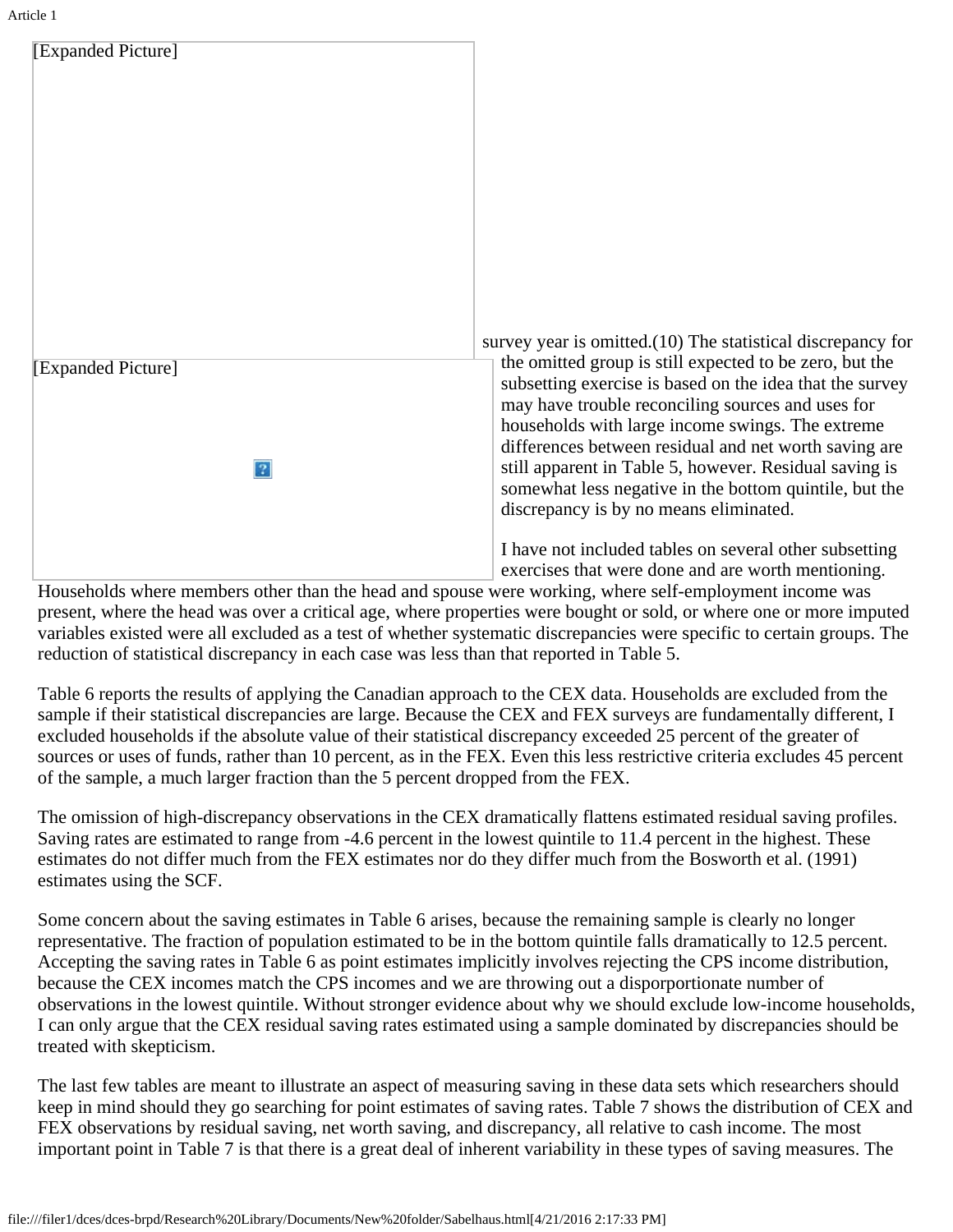FEX, which forces sources and uses of funds to be equal, shows that 12.3 percent of the population saves less than -25 percent of their cash income, while 11.3 percent save more than +25 percent of their cash income. This occurs even though there is virtually no discrepancy in those ranges.

The CEX shows more dispersion than the FEX, as 23.0 percent of households save less than -25 percent of their cash income, while 23.5 percent save more than +25 percent. The dispersion is larger than in the FEX by a factor of about two in each tail. This is meant to illustrate that excluding people because their saving rates are "unreasonable" is not ultimately the solution to the discrepancy problem. The pure financial measure of saving, which, for example, treats durable expenditures as consumption, leads to highly dispersed saving rates.

Tables 8A through 8C and 9A through 9C further refine the observations about Table 7. The residual, net worth, and discrepancy distributions for the FEX and CEX are presented by quintiles. The Table 8 group, for example, shows how much the bottom quintile is dominated by discrepancy. Table 8A shows that 54.4 percent of the bottom quintile is in a residual saving class of less than -25 percent of income, but Table 8C shows that this is because 56.5 percent of the bottom quintile is in a discrepancy class of less than -25 percent of income. Table 9A shows, by contrast, that only 19.6 percent of the FEX bottom quintile saves less than -25 percent of their income on a residual basis.

| [Expanded Picture]           |             |
|------------------------------|-------------|
|                              |             |
|                              |             |
|                              |             |
|                              |             |
|                              |             |
|                              |             |
|                              |             |
| $\boxed{?}$                  |             |
|                              |             |
|                              |             |
|                              |             |
|                              |             |
|                              |             |
|                              |             |
|                              |             |
| [Expanded Picture]           |             |
|                              |             |
|                              |             |
|                              |             |
|                              |             |
|                              |             |
|                              |             |
| $\left  \cdot \right\rangle$ |             |
|                              |             |
|                              |             |
|                              |             |
|                              |             |
|                              |             |
|                              |             |
|                              | Conclusions |

This project set out to estimate the joint distribution of consumption and income for the purpose of assessing the distributional burden of taxes and found that the estimates are dominated by unresolved statistical discrepancy. However, the circumstantial evidence suggests that analysis of consumption taxation based on residual measures of saving should be treated with skepticism. This critique applies to any studies of excise, VAT, or sales tax burdens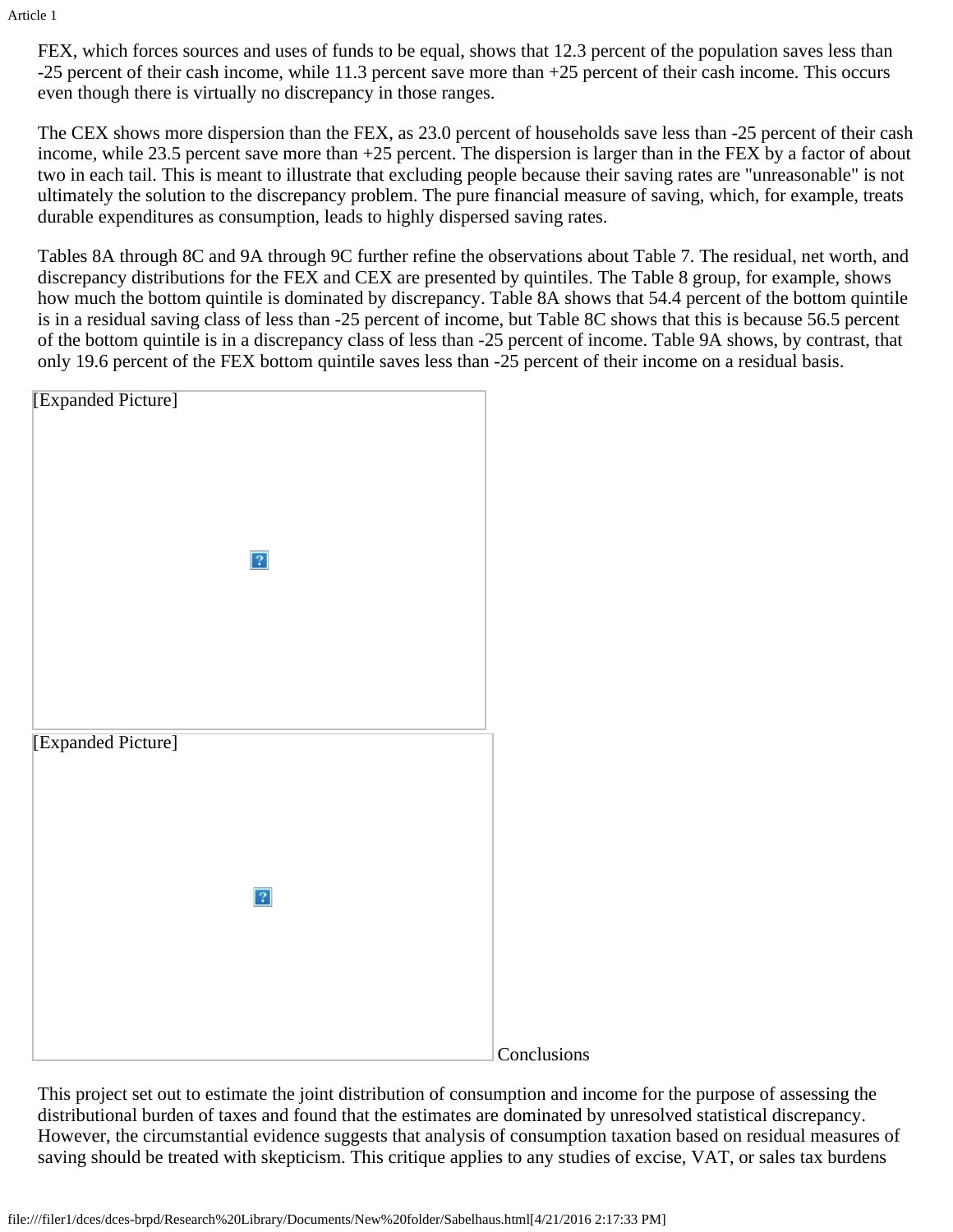which rely on an estimated distribution of consumption and income. It is reasonable to infer that existing studies using the residual method to compute saving are biased toward determining that consumption taxes are more regressive than what is probably the case.

### ENDNOTES

 I am grateful to Frank Sammartino for help with the CBO tax model data and to seminar participants at the Congressional Budget Office for useful comments and ideas. Opinions here do not necessarily reflect those of the Congressional Budget Office.

(1) See Davies et al. (1984), Fullerton and Rogers (1991), and Poterba (1989).

(2) For examples of tax burden estimates, see Pechman (1985), Kasten et al. (1993), and Congressional Budget Office (1987, 1988, 1992a, 1992c).

(3) For a discussion of the various types of consumption taxes, see, for example, Gravelle (1992), Aaron and Galper (1985), and Bradford (1986).

(4) Medical expenditures, for example, are measured as consumption only if they are "out of pocket." For a discussion of how these omitted transactions affect the NIPA saving measure, see the Appendix to Bosworth et al. (1991).

(5) Consumer units are the basic sampling unit in the CEX. A consumer unit is similar to the basic Census sampling units of households but adjusted for whether individuals share resources. In 1989, there were 93.4 million households and 95.8 million consumer units. See the Appendix for a discussion of how the CEX data are used in this paper.

(6) The allocation of households across quintiles is based on Adjusted Family Income (AFI), which is an equivalence-scale adjusted measure of income. The quintile breaks are from the Congressional Budget Office tax simulation data base, which combines Current Population Survey (CPS) and Statistics of Income (SOI) information into one consistent data base. The CPS/SOI data set is the basis for CBO studies of tax burden (1987, 1988) and changes in distribution income over time (1992b).

(7) The sampling basis for the CEX has to be adjusted somewhat to make this comparison. When the Census and Congressional Budget Office estimate income distribution, individuals living in households, who are not related to the household head, are treated as separate units. I split out unrelated individuals in order to create Table 3, which is why the population distribution does not match that in Table 2.

(8) This finding that poverty rates in the CEX are similar to poverty rates in the CPS implies that some critical analysis of U.S. poverty estimates may be possible. In particular, the percent of people living under the income poverty line (which is not justified by net worth change, such as borrowing) is only 5.6%. This estimate should be treated cautiously until a more detailed comparison of the CPS poor and CEX poor can be undertaken.

(9) The survey only covers certain topics during certain interviews. For example, income is asked about at the first and last interview and financial wealth change is asked about at only the last interview. The Appendix has some details about how this distribution of questions affects the sample selection process.

(10) Respondents are asked at the first and fourth interviews about income during the prior 12 months. The change in income quintile is based on the change between the first and fourth interviews.

### REFERENCES

Aaron, Henry J. and Harvey Galper. Assessing Tax Reform. Washington, D.C.: The Brookings Institute, 1985.

Bradford, David F. Untangling the Income Tax. Cambridge: Harvard University Press, 1986.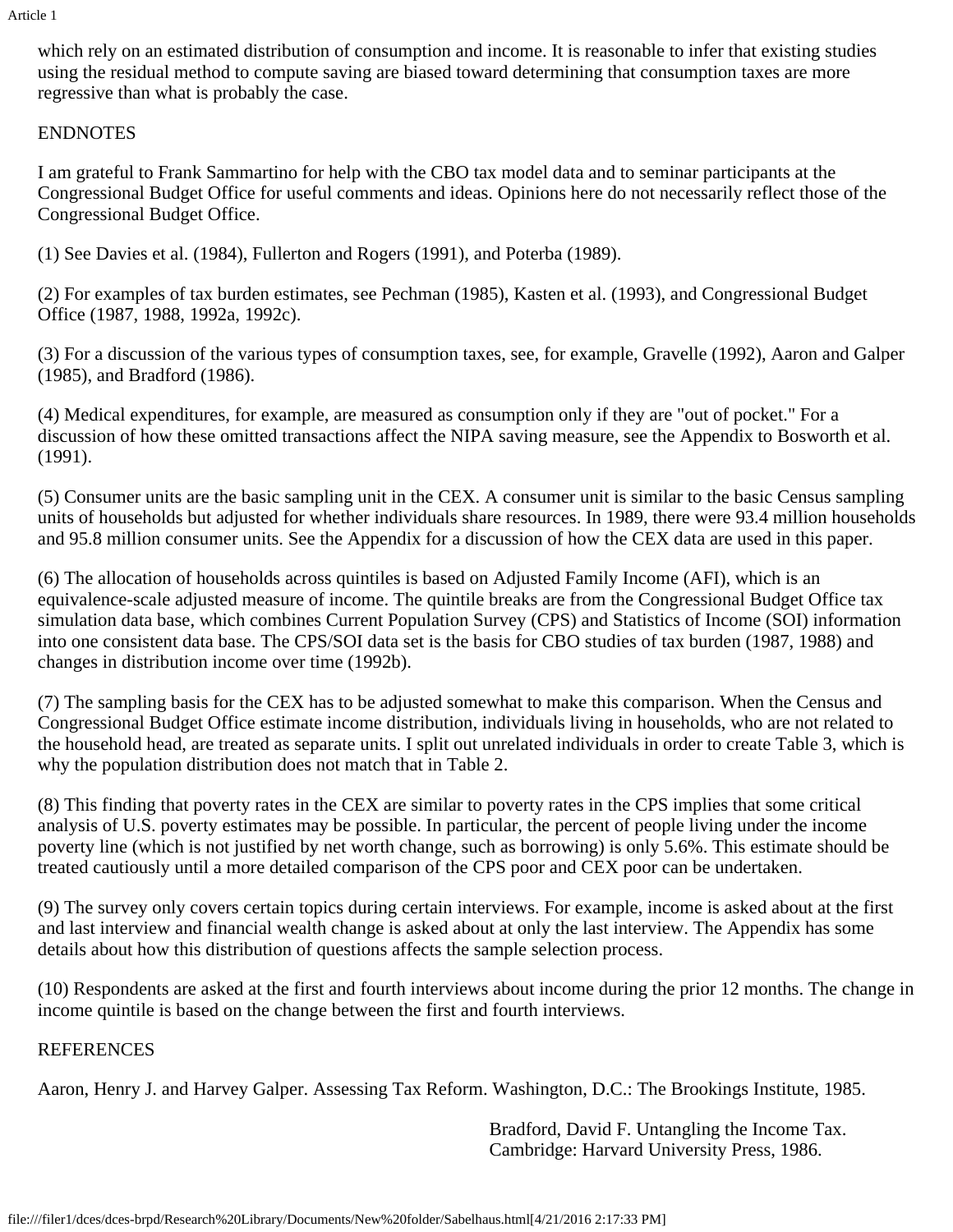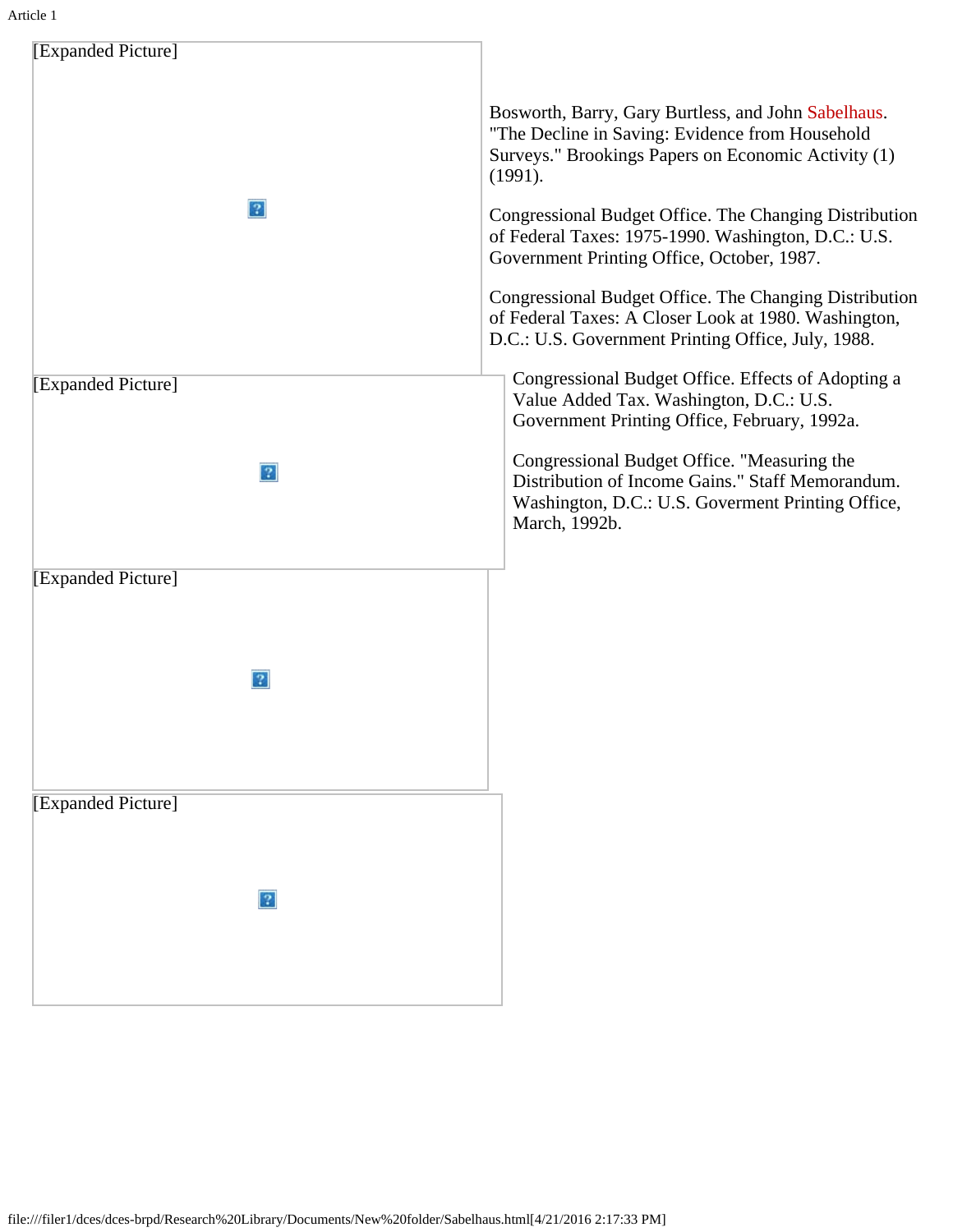

Congressional Budget Office. "Distributional Effects of Substituting a Flat-Rate Income Tax and a Value Added Tax for Current Federal Income, Payroll, and Excise Taxes." Staff Memorandum. Washington, D.C.: U.S. Government Printing Office, April, 1992c.

| [Expanded Picture] | Congressional Budget Office. "New Tax Proposals:<br>Flat, VAT, and Variations." Congressional Research<br>Service Report for Congress No. 92-386 S. Washington,<br>D.C.: U.S. Government Printing Office, April, 1992. |
|--------------------|------------------------------------------------------------------------------------------------------------------------------------------------------------------------------------------------------------------------|
|                    | Davies, James, France St. Hilaire, and John Whalley.<br>"Some Calculations of Lifetime Tax Incidence."<br>American Economic Review 74, No. 4 (September,<br>1984).                                                     |
| [Expanded Picture] |                                                                                                                                                                                                                        |
| 2                  |                                                                                                                                                                                                                        |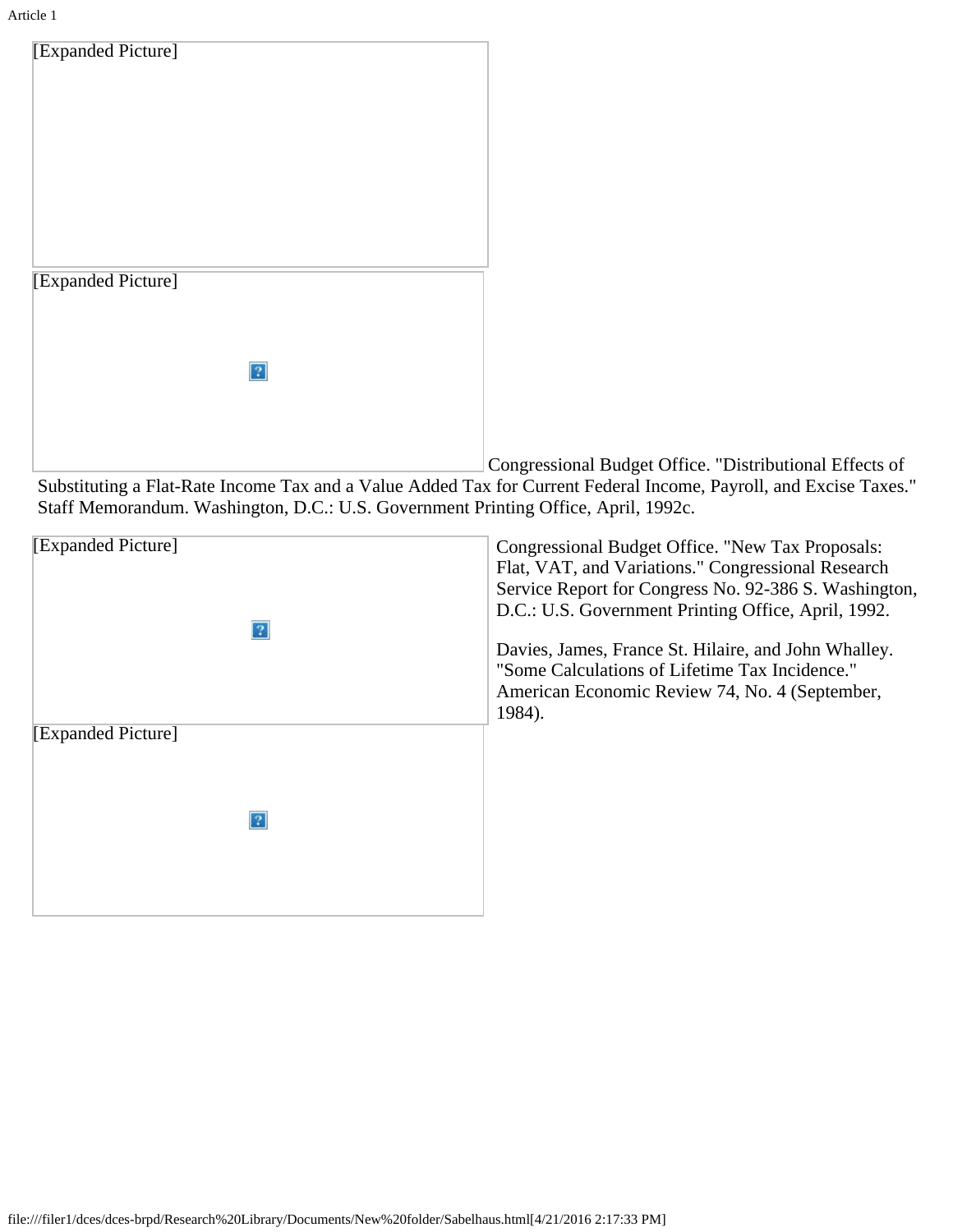